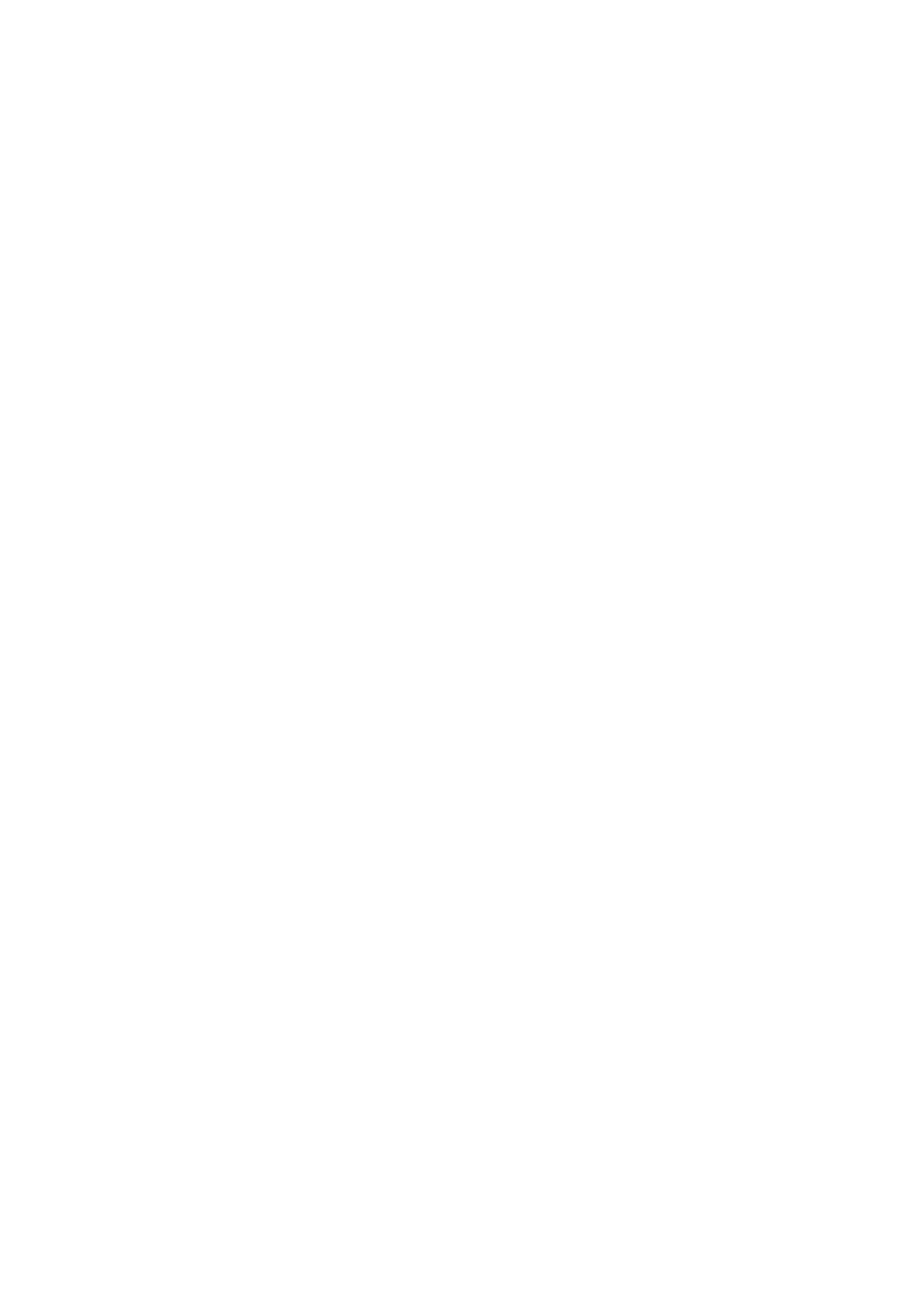

# **MEDICAL PRACTITIONERS (REGISTRATION) (AMENDMENT No. 4) (JERSEY) LAW 2011**

**A LAW** to amend further the Medical Practitioners (Registration) (Jersey) Law 1960.

| Adopted by the States                         | 20th July 2011    |
|-----------------------------------------------|-------------------|
| Sanctioned by Order of Her Majesty in Council | 12th October 2011 |
| Registered by the Royal Court                 | 21st October 2011 |

**THE STATES**, subject to the sanction of Her Most Excellent Majesty in Council, have adopted the following Law –

### <span id="page-2-0"></span>**1 Interpretation**

In this Law "principal Law" means the Medical Practitioners (Registration) (Jersey) Law 1960<sup>1</sup>.

### <span id="page-2-1"></span>**2 Article 1 amended**

In Article 1 of the principal Law –

- (a) for paragraph  $(1)$  there shall be substituted the following paragraph
	- "(1) In this Law, unless the context otherwise requires  $-$

'Minister' means the Minister for Health and Social Services;

'prescribed' means prescribed by Order of the Minister;

'register' means the register kept under Article 3(1);

'registered' means registered as a medical practitioner under this Law;

'registration fee' means the registration fee determined under Article  $5(3)$ .";

(b) paragraphs (3) and (4) shall be deleted.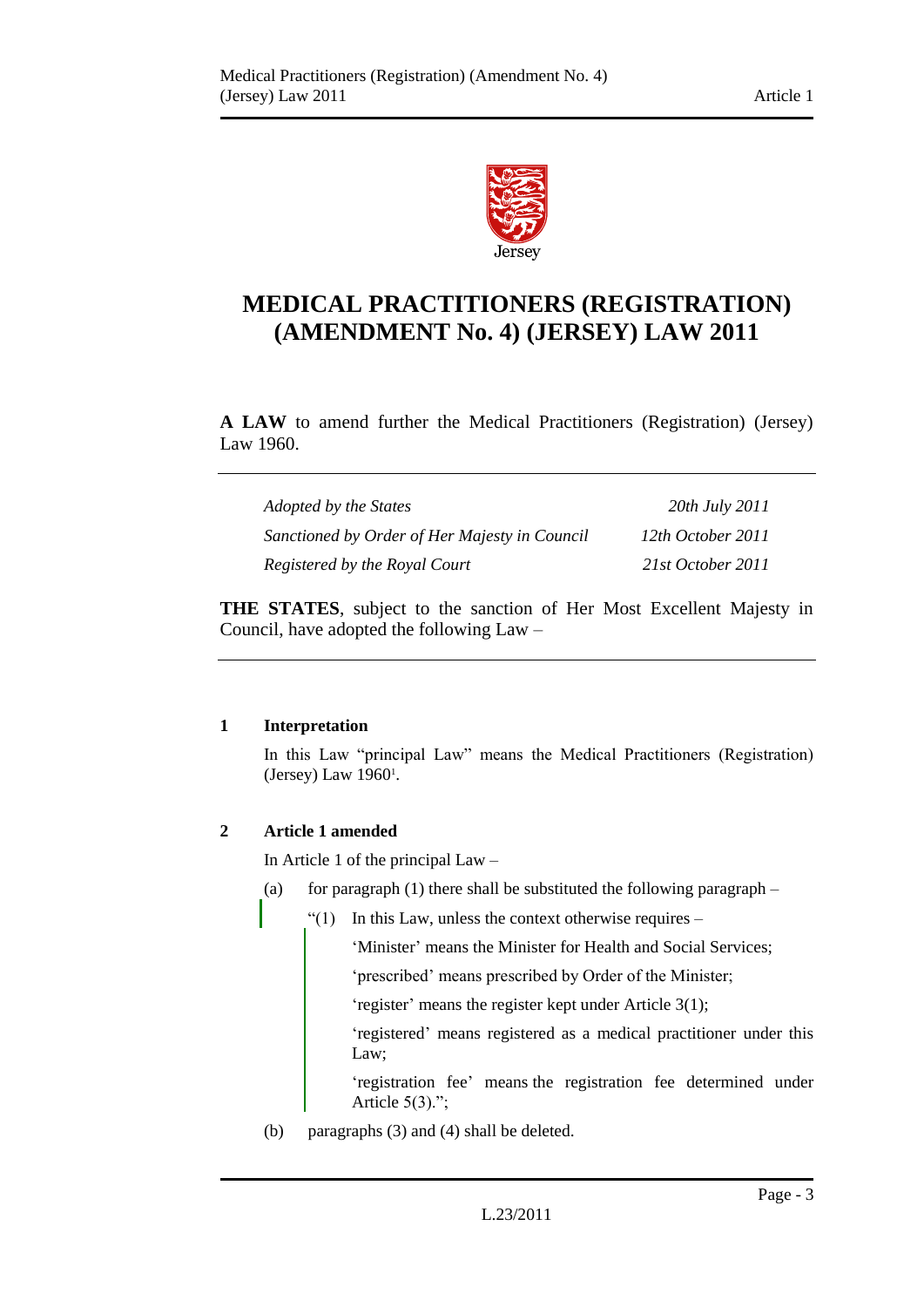#### Article 3

### <span id="page-3-0"></span>**3 Articles 2, 3, 4 and 5 substituted**

For Articles 2, 3, 4 and 5 of the principal Law there shall be substituted the following Articles –

#### **"2 Restrictions on practice of medicine**

- $(1)$  A person shall not
	- (a) represent himself or herself as being registered unless he or she is registered and his or her registration is not suspended;
	- (b) represent himself or herself as having any qualification or authority to practise as a medical practitioner that is a qualification or authority prescribed under Article 5A(1)(a) as a requirement for registration, unless he or she has such qualification or authority and, in the case of authority to practise, the authority is not suspended;
	- (c) use the title 'registered medical practitioner' unless he or she is registered and his or her registration is not suspended;
	- (d) represent himself or herself as having a specialist title or specialization unless –
		- (i) he or she is permitted, by a qualification or authority to practise as a medical practitioner conferred in another country or territory, being a qualification or authority prescribed under Article 5A(1)(a) as a requirement for registration, to hold himself or herself out, in that country or territory, as having that specialist title or specialization, and
		- (ii) the permission is not suspended in that country or territory;
	- (e) practise medicine unless he or she is registered and his or her registration is not suspended; or
	- (f) practise medicine otherwise than in accordance with the conditions (if any) imposed on his or her registration.
- (2) A person who contravenes paragraph (1) is guilty of an offence and liable to a fine of level 4 on the standard scale.

### **3 Register**

- (1) The Minister shall keep a register of persons registered as medical practitioners.
- (2) Upon registering a person as a medical practitioner, the Minister shall enter in the register the prescribed information in respect of the person.
- (3) The Minister shall remove from the register the name of a person
	- (a) who has died;
	- (b) who has requested the cancellation of his or her registration under Article 8; or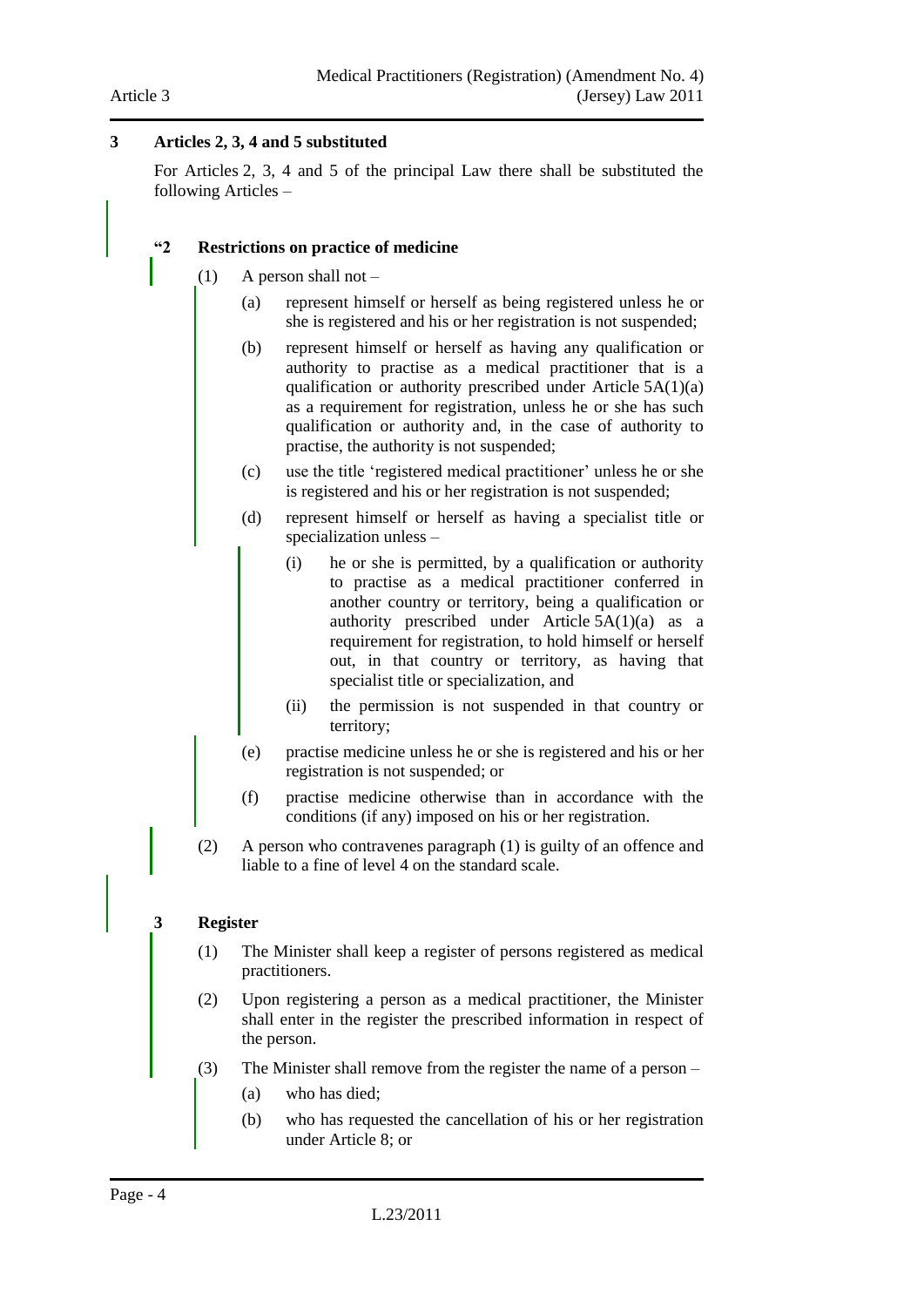(c) whose registration has been cancelled under Article 9.

#### **4 List of registered medical practitioners to be kept**

The Minister shall ensure that a list of the names of registered medical practitioners, showing such information regarding their qualification for registration as may be prescribed, is published or made available for viewing at all reasonable times by members of the public, without charge, at a place or in a manner determined by the Minister.

#### **5 Application for registration as a medical practitioner**

- (1) A person may apply to the Minister for registration under this Law as a medical practitioner.
- (2) An application for registration as a medical practitioner shall
	- (a) contain the prescribed particulars; and
	- (b) be accompanied by  $-$ 
		- (i) the prescribed proof that the applicant fulfils the requirements prescribed under Article 5A(1)(a), and
		- (ii) the registration fee.
- (3) The Minister may determine a registration fee for the purposes of paragraph  $(2)(b)(ii)$ .

### **5A Registration**

- (1) The Minister shall, after receiving an application for registration that complies with the requirements of Article 5(2), register the applicant as a medical practitioner if the Minister is satisfied that –
	- (a) the applicant fulfils the prescribed requirements for registration; and
	- (b) the application is not made within a period specified in a direction under Article 9(3) that is in force in relation to the applicant.
- (2) The Minister shall, before refusing to register an applicant as a medical practitioner by reason of the application not complying with the requirements of Article 5(2), give the applicant an opportunity to make his or her application compliant with the requirements of that provision.
- (3) The Minister shall not register an applicant as a medical practitioner if the Minister is not satisfied as to the matters described in sub-paragraph (a) and (b) of paragraph (1).
- (4) The Minister shall, upon refusing an application for registration  $-$ 
	- (a) serve notice on the applicant of his or her decision to refuse the application and the reasons for it; and
	- (b) refund the registration fee paid by the applicant.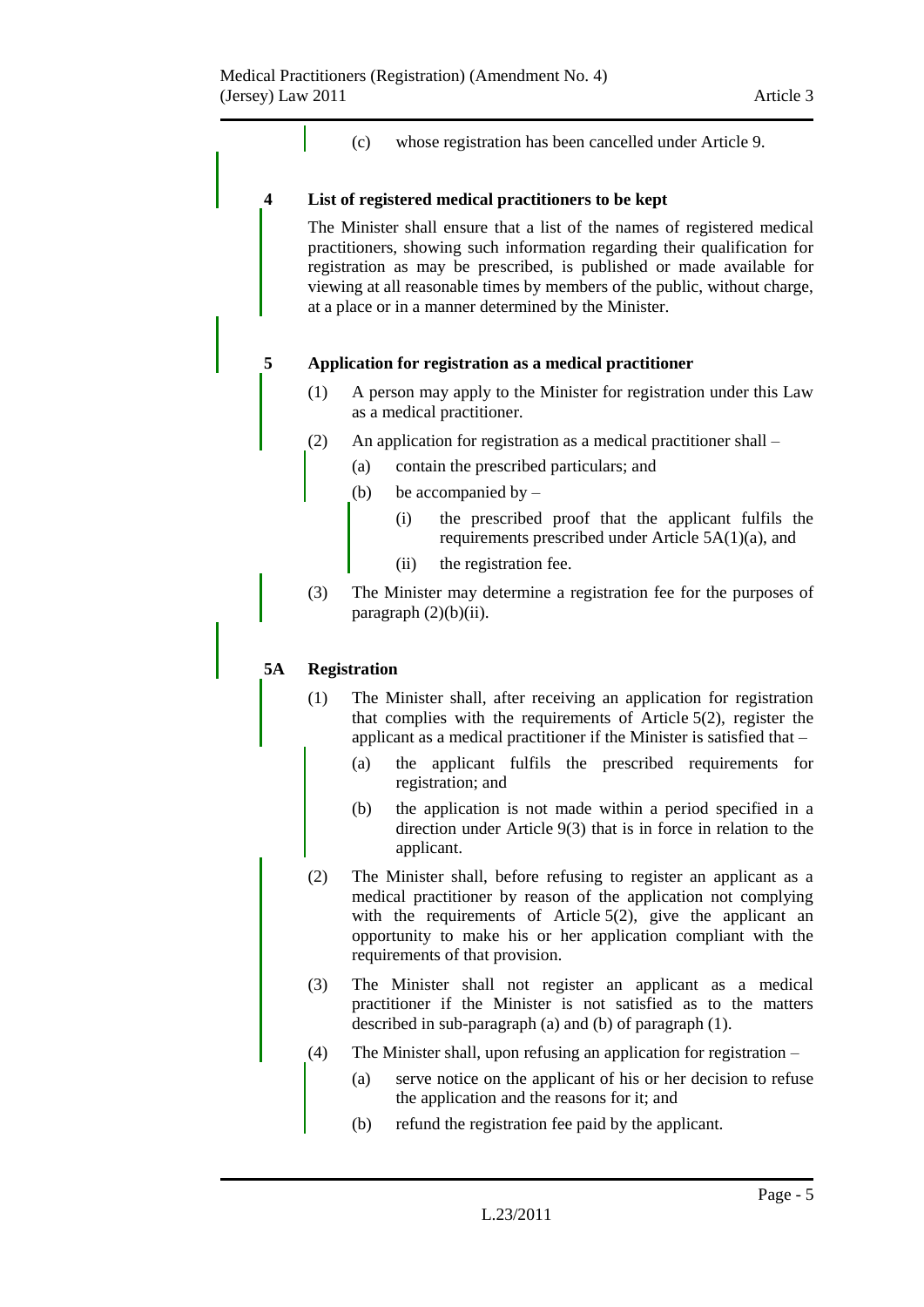

### <span id="page-5-0"></span>**4 Article 7 amended**

In Article  $7(1)$  of the principal Law for sub-paragraph (a) there shall be substituted the following sub-paragraph –

Article 4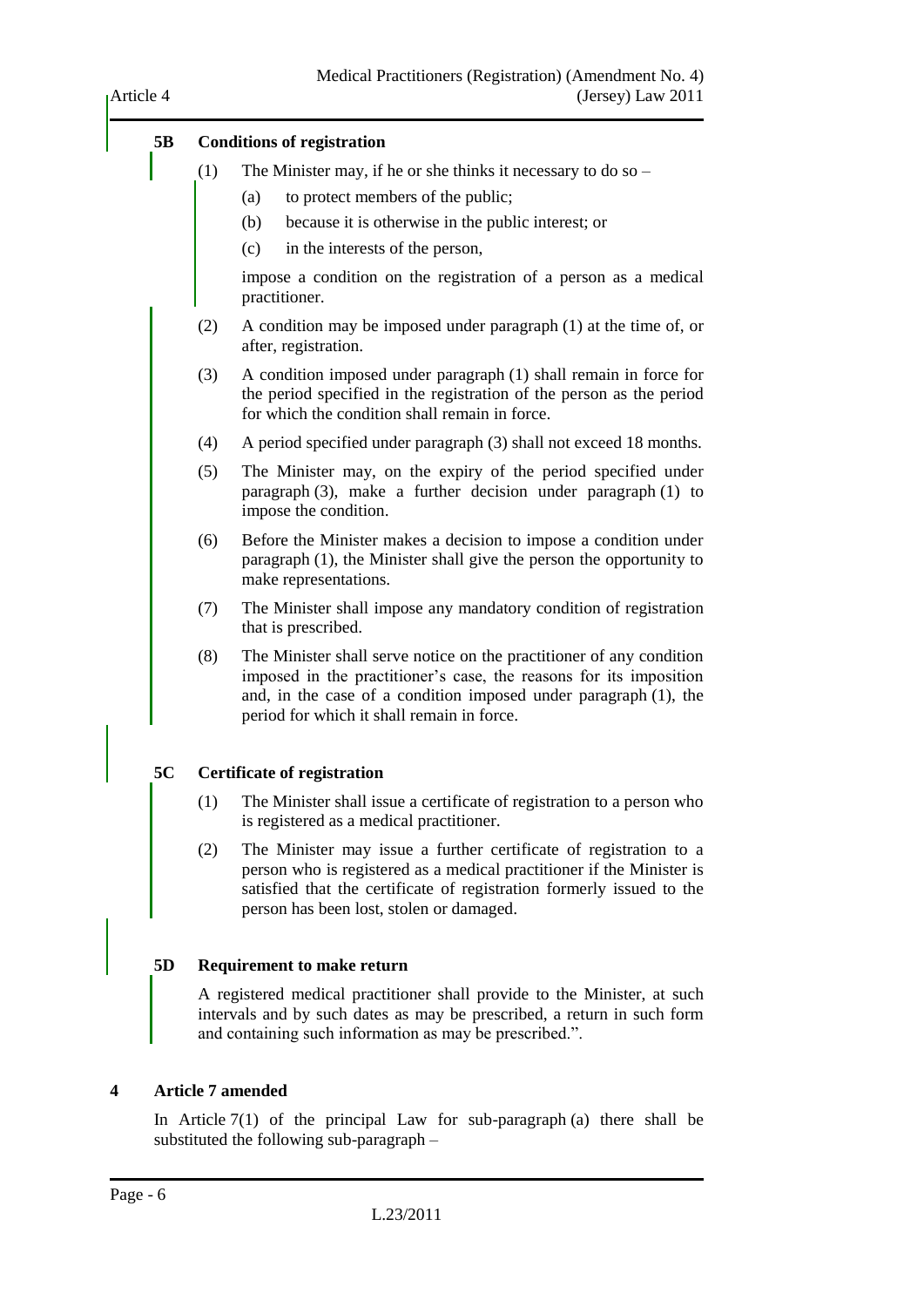<span id="page-6-0"></span>

|   |                  |     | ``(a)                | with intent to deceive, forges or uses, or lends to or allows to<br>be used by any other person, a certificate or other document<br>that is required, under Article $5(2)(b)$ , to accompany an<br>application for registration, or makes or has in his or her<br>possession any certificate or document so closely resembling<br>the required certificate or document as to be calculated to<br>deceive; or". |
|---|------------------|-----|----------------------|----------------------------------------------------------------------------------------------------------------------------------------------------------------------------------------------------------------------------------------------------------------------------------------------------------------------------------------------------------------------------------------------------------------|
| 5 |                  |     |                      | Articles 8, 9 and 10 substituted                                                                                                                                                                                                                                                                                                                                                                               |
|   |                  |     | following Articles – | For Articles 8, 9 and 10 of the principal Law there shall be substituted the                                                                                                                                                                                                                                                                                                                                   |
|   | 48               |     |                      | <b>Request for cancellation of registration</b>                                                                                                                                                                                                                                                                                                                                                                |
|   |                  | (1) |                      | A person registered as a medical practitioner may, at any time,<br>request the Minister to cancel the person's registration.                                                                                                                                                                                                                                                                                   |
|   |                  | (2) |                      | A request under paragraph (1) shall be made in writing.                                                                                                                                                                                                                                                                                                                                                        |
|   |                  | (3) |                      | The Minister shall, upon receiving a request under paragraph (1),<br>cancel the person's registration.                                                                                                                                                                                                                                                                                                         |
|   | $\boldsymbol{9}$ |     |                      | Cancellation of registration otherwise than on request                                                                                                                                                                                                                                                                                                                                                         |
|   |                  | (1) |                      | The Minister shall cancel a person's registration as a medical<br>practitioner if $-$                                                                                                                                                                                                                                                                                                                          |
|   |                  |     | (a)                  | the person ceases to fulfil the requirements for registration<br>prescribed under Article $5A(1)(a)$ ;                                                                                                                                                                                                                                                                                                         |
|   |                  |     | (b)                  | the person's registration under this Law was obtained by<br>fraudulent means; or                                                                                                                                                                                                                                                                                                                               |
|   |                  |     | (c)                  | the person has not, within 60 days of having been requested<br>to do so by the Minister, by notice in writing, provided to the<br>Minister the return required by Article 5D.                                                                                                                                                                                                                                  |
|   |                  | (2) |                      | The Minister may cancel a person's registration as a medical<br>practitioner if the person -                                                                                                                                                                                                                                                                                                                   |
|   |                  |     | (a)                  | is convicted (whether or not in Jersey) of an offence of a<br>kind that, in the opinion of the Minister, makes the person<br>unfit to be a medical practitioner;                                                                                                                                                                                                                                               |
|   |                  |     | (b)                  | has failed to comply with a condition imposed under<br>Article $5B(1)$ or (7) on his or her registration;                                                                                                                                                                                                                                                                                                      |
|   |                  |     | (c)                  | is found by the Minister to have engaged in behaviour that<br>constituted a contravention of, or a failure to comply with,<br>any term or condition of any authority to practise as a<br>medical practitioner by virtue of which authority the person<br>fulfils the requirements for registration prescribed under                                                                                            |

Article  $5A(1)(a)$ ; or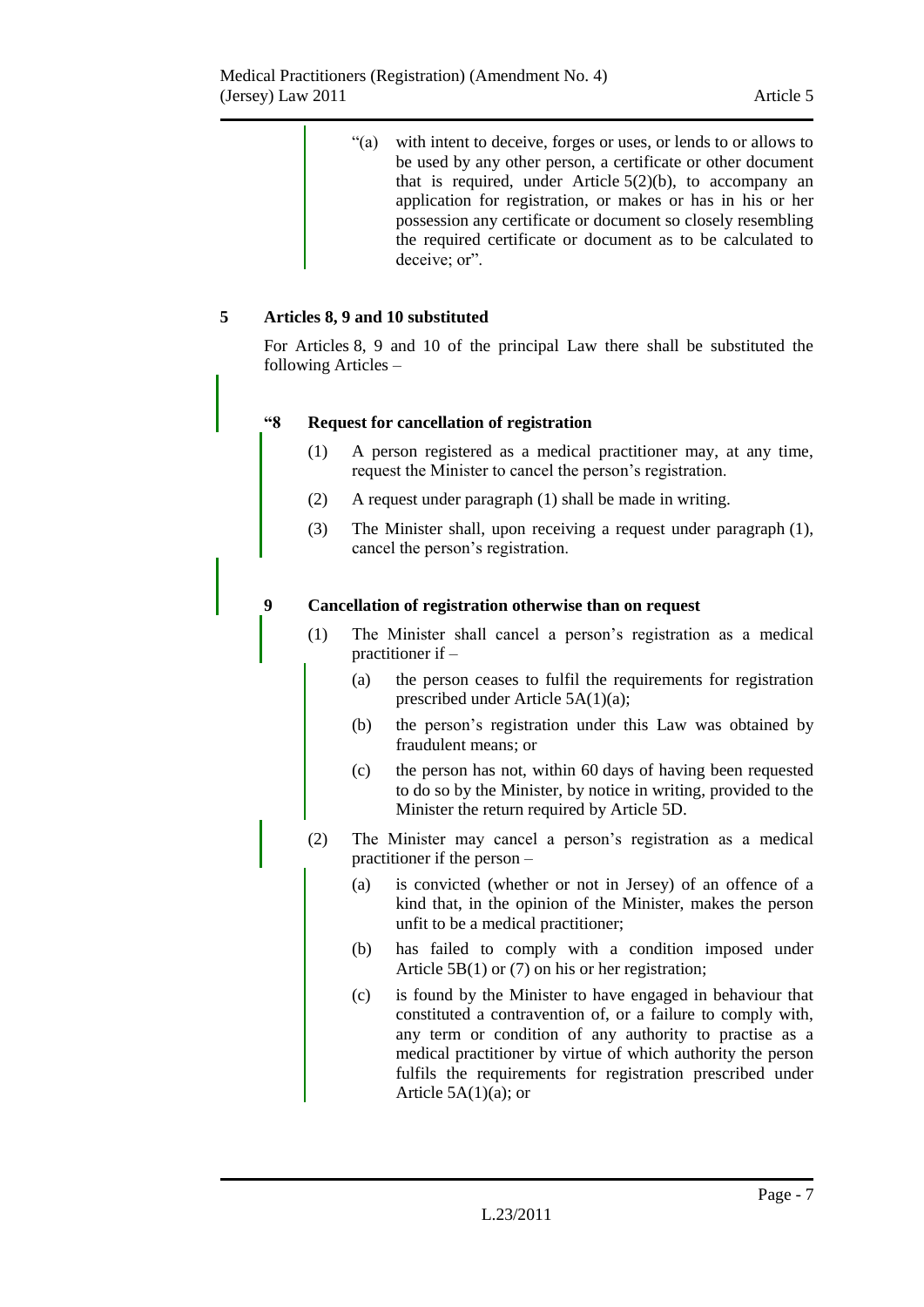(d) is found by the Minister to have engaged in conduct of a kind that, in the opinion of the Minister, makes the person unfit to be a medical practitioner. (3) The Minister may, if he or she has cancelled a person's registration under paragraph  $(1)(b)$  or  $(2)$ , direct that the person shall not be registered under Article 5A within a period, not exceeding 5 years, specified by the Minister in the direction. (4) The Minister shall, before cancelling a person's registration under paragraph (1) or (2), give the person an opportunity to make representations. (5) The Minister shall serve on a person whose registration is cancelled under this Article notice of – (a) the Minister's decision to cancel the person's registration; (b) the Minister's reasons for the decision; and (c) the period, if any, during which, in accordance with a direction under paragraph (3), the person shall not be registered under Article 5A. (6) The cancellation of a person's registration under this Article takes effect on the service on the person under paragraph (5) of the notice of the cancellation. (7) If an appeal is lodged under Article 10B against the cancellation of a person's registration, the Minister shall restore the person's registration – (a) until the determination of the appeal under Article  $10B(4)(a)$ or  $(c)$ ; or (b) where the appeal is determined by referring the matter back to the Minister under Article 10B(4)(b), until the Minister has dealt with the referred matter. (8) Paragraph (7) does not apply if – (a) in the opinion of the Minister, the grounds on which the registration was cancelled are so serious that the cancellation should continue in effect – (i) until the appeal in relation to it is determined under Article  $10B(4)(a)$  or (c), or (ii) where the appeal is determined by referring the matter back to the Minister under Article 10B(4)(b), until the Minister has dealt with the referred matter; and (b) the notice of cancellation under paragraph (5) specifies that sub-paragraph (a) of this paragraph applies in relation to the cancellation. **10 Suspension** (1) The Minister shall – (a) suspend a person's registration as a medical practitioner upon becoming aware that the authority to practise by virtue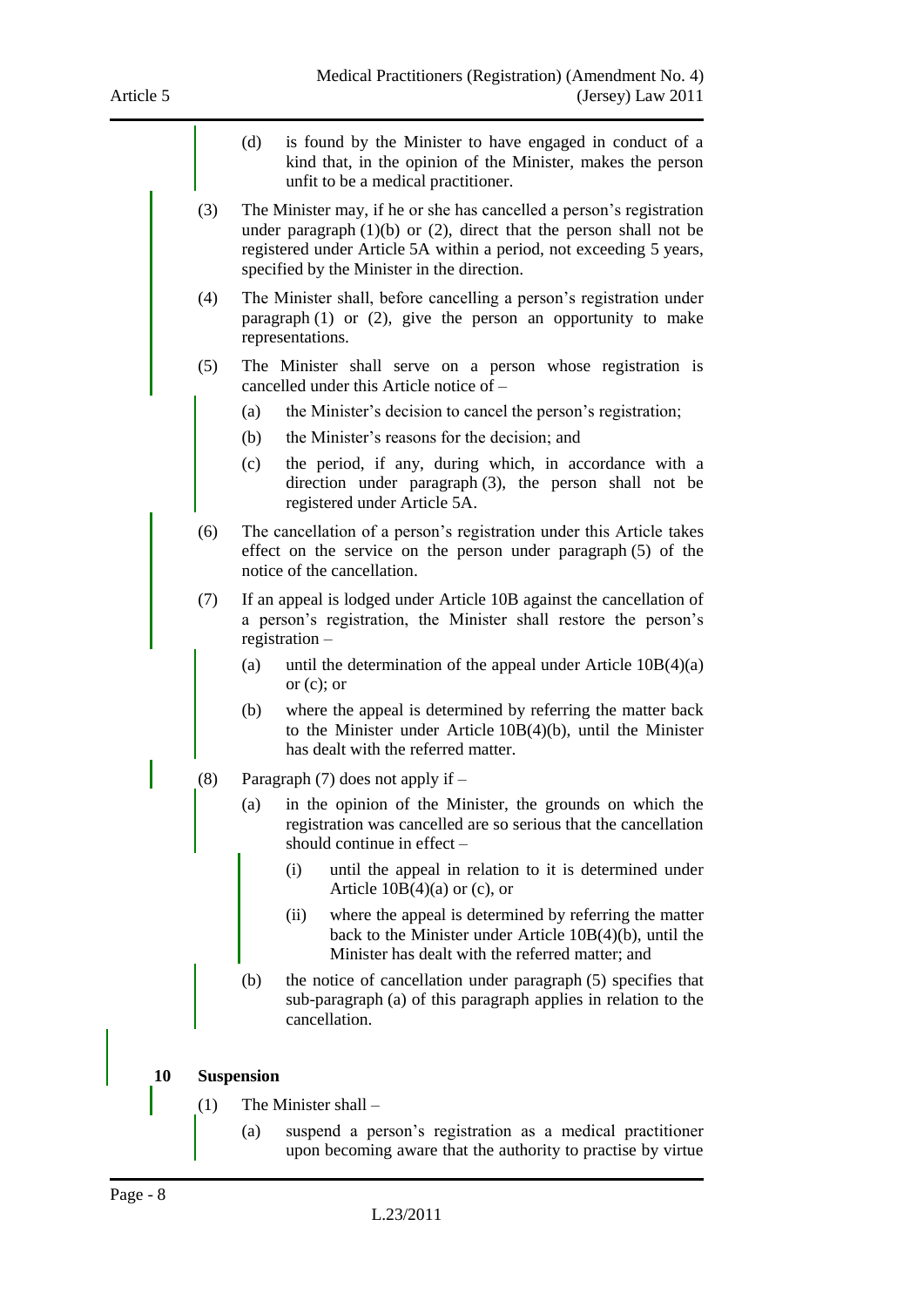|     |                | of which the person fulfils the requirements for registration<br>prescribed under Article 5A(1)(a) has been suspended; and                                                                                                                                                                                                                                                                |  |
|-----|----------------|-------------------------------------------------------------------------------------------------------------------------------------------------------------------------------------------------------------------------------------------------------------------------------------------------------------------------------------------------------------------------------------------|--|
|     |                | end a person's suspension upon becoming aware that the<br>(b)<br>authority to practise,<br>described<br>person's<br>in<br>sub-<br>paragraph (a), is no longer suspended.                                                                                                                                                                                                                  |  |
|     | (2)            | If the Minister is satisfied that there may be grounds for<br>cancellation of a person's registration as a medical practitioner and<br>that the circumstances are such that, while enquiries are conducted<br>into those grounds, the person should not practise as a medical<br>practitioner, the Minister may suspend the person's registration for<br>a period not exceeding 3 months. |  |
|     | (3)            | The Minister may extend a suspension under paragraph (2) on one<br>or more occasions for, on each occasion, a period not exceeding<br>3 months.                                                                                                                                                                                                                                           |  |
|     | (4)            | The Minister shall serve on a person whose registration is<br>suspended, or whose suspension is extended, notice of -                                                                                                                                                                                                                                                                     |  |
|     |                | the Minister's decision to suspend, or extend the suspension<br>(a)<br>of, the person's registration;                                                                                                                                                                                                                                                                                     |  |
|     |                | the Minister's reasons for the decision; and<br>(b)                                                                                                                                                                                                                                                                                                                                       |  |
|     |                | the period for which the suspension has effect.<br>(c)                                                                                                                                                                                                                                                                                                                                    |  |
|     | (5)            | A period of suspension commences on the service on the person,<br>under paragraph (4), of the notice of suspension.                                                                                                                                                                                                                                                                       |  |
| 10A |                | Application for amendment of direction                                                                                                                                                                                                                                                                                                                                                    |  |
|     | (1)            | A person whose registration is cancelled under Article 9 may apply<br>to the Minister to amend a direction given under Article $9(3)$ in<br>relation to the person.                                                                                                                                                                                                                       |  |
|     | (2)            | Minister may, after receiving<br>The<br>application under<br>an<br>paragraph (1) from a person, amend a direction given under<br>Article $9(3)$ in relation to the person.                                                                                                                                                                                                                |  |
|     | (3)            | The Minister shall serve on a person notice of the Minister's<br>decision in relation to an application by the person under<br>paragraph (1) and the Minister's reasons for the decision.                                                                                                                                                                                                 |  |
| 10B | <b>Appeals</b> |                                                                                                                                                                                                                                                                                                                                                                                           |  |
|     | (1)            | A person may appeal to the Royal Court against a decision of the<br>Minister to $-$                                                                                                                                                                                                                                                                                                       |  |
|     |                | refuse under Article 5A to register the person;<br>(a)                                                                                                                                                                                                                                                                                                                                    |  |
|     |                | impose under Article $5B(1)$ a condition on the registration of<br>(b)<br>the person;                                                                                                                                                                                                                                                                                                     |  |

- (c) cancel under Article 9 the person's registration;
- (d) give a direction under Article 9(3) in relation to the person;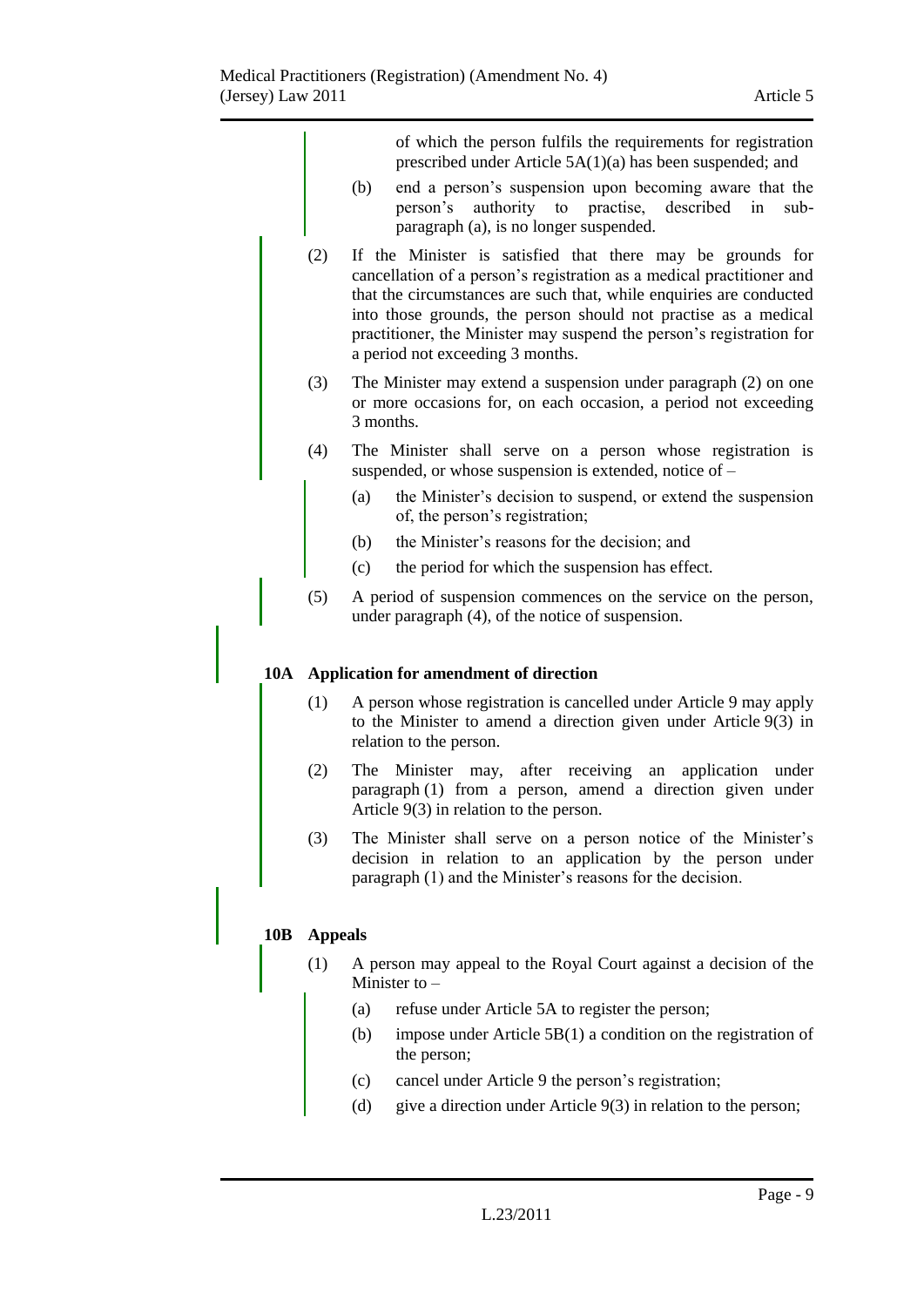- (e) suspend, or continue the suspension of, the person's registration under Article 10; or
- (f) refuse, under Article 10A, to amend a direction given in respect of the person or to amend the direction in terms other than those sought by the person.
- (2) An appeal under this Article against a decision may only be made by a person within 28 days after notice of the decision is served on the person, unless the Royal Court determines that the period should be extended.
- (3) If the Minister has not, within the 60 day period beginning on the day after an application is made to the Minister under Article 5A or 10A by a person, served a notice under Article 5A(4) or 10A(3), as the case requires, in relation to the application, the Minister shall be taken for the purposes of this Article –
	- (a) to have decided to refuse the application; and
	- (b) to have served notice of the decision on the person on the day after the end of that period.
- (4) The Royal Court may determine an appeal under this Article by
	- (a) confirming the decision to which the appeal relates;
	- (b) quashing the decision to which the appeal relates and referring the matter back to the Minister for the Minister's decision in accordance with the law; or
	- (c) making any decision that the Minister could have made under Article 5A, 5B(1), 9, 10 or 10A, as the case may be.
- (5) The Royal Court may make the additional orders it thinks appropriate, including ancillary orders and orders as to costs.

### **10C Fitness to practise**

- (1) The Minister may by Order, for the purpose of facilitating the continuance, in another country or territory, of any authority to practise by virtue of which medical practitioners are registered, make arrangements for the evaluation of the fitness to practise of all or any class of registered medical practitioners.
- (2) Before making an Order under this Article, the Minister shall consult with such bodies or organizations in Jersey as appear to the Minister to be representative of any class of registered medical practitioners to which the Order would apply.
- (3) An Order made under paragraph (1) may in particular, but not by way of limitation –
	- (a) classify registered medical practitioners for the purposes of the arrangements described in paragraph (1);
	- (b) provide for the appointment of one or more persons to direct the arrangements described in paragraph (1) in relation to all or any class of registered medical practitioners and specify the name by which a person appointed shall be known;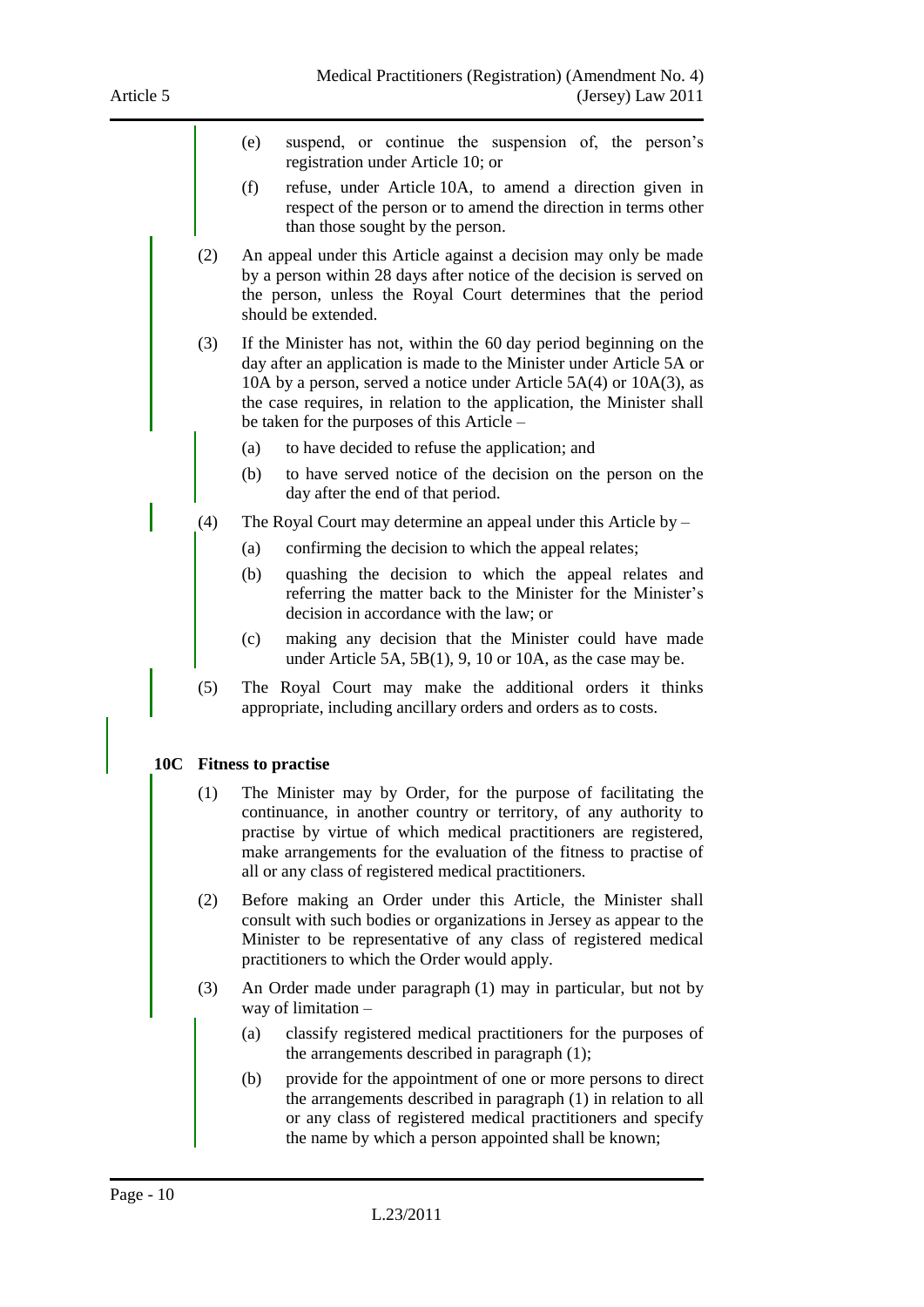|     | (c)                                                                                                                                                                                                                                     | specify the responsibilities of a person appointed in relation<br>to the evaluation of the fitness to practise of a class of<br>registered medical practitioners;                                                                                                                                                                                                                           |
|-----|-----------------------------------------------------------------------------------------------------------------------------------------------------------------------------------------------------------------------------------------|---------------------------------------------------------------------------------------------------------------------------------------------------------------------------------------------------------------------------------------------------------------------------------------------------------------------------------------------------------------------------------------------|
|     | (d)                                                                                                                                                                                                                                     | require a person appointed to co-operate with any authority<br>or organization outside Jersey that has responsibility for the<br>issuing, suspension or withdrawal of any authority to<br>practise by virtue of which a person is registered, or eligible<br>to be registered, in Jersey;                                                                                                   |
|     | (e)                                                                                                                                                                                                                                     | require a person appointed to have regard to guidance issued<br>by a body specified in the Order; and                                                                                                                                                                                                                                                                                       |
|     | (f)                                                                                                                                                                                                                                     | confer on a person appointed such powers as are appropriate<br>to enable that person to discharge the responsibilities<br>imposed on him or her by the Order.                                                                                                                                                                                                                               |
| (4) |                                                                                                                                                                                                                                         | An Order made under paragraph (1) may -                                                                                                                                                                                                                                                                                                                                                     |
|     | (a)                                                                                                                                                                                                                                     | create offences punishable by a fine of up to level 4 on the<br>standard scale; and                                                                                                                                                                                                                                                                                                         |
|     | (b)                                                                                                                                                                                                                                     | create other procedures or apply, with modifications,<br>existing procedures in other enactments for enforcing any<br>provision of the Order.                                                                                                                                                                                                                                               |
| (5) |                                                                                                                                                                                                                                         | In particular, an Order made under paragraph (1) may, pursuant<br>paragraph (4)(b), apply Article 30 of the Health Insurance (Jersey)<br>Law 1967 <sup>2</sup> , with modifications, for the purposes of the Order.                                                                                                                                                                         |
| (6) | to $(11)$ –                                                                                                                                                                                                                             | An Order made under paragraph (1) may, subject to paragraphs (7)                                                                                                                                                                                                                                                                                                                            |
|     | (a)                                                                                                                                                                                                                                     | enable a person appointed to require another person to<br>supply information or produce any document which appears<br>relevant to the discharge of the responsibilities of the person<br>appointed; and                                                                                                                                                                                     |
|     | (b)                                                                                                                                                                                                                                     | enable a person appointed to apply to the Royal Court for an<br>order requiring the information to be supplied or the<br>document produced.                                                                                                                                                                                                                                                 |
| (7) | An Order made under paragraph (1) shall not confer any power for<br>a person appointed to require another person to supply information<br>or produce any document, the supply or production of which is<br>prohibited by any enactment. |                                                                                                                                                                                                                                                                                                                                                                                             |
| (8) |                                                                                                                                                                                                                                         | However, if a prohibition in another enactment operates only<br>because information that is capable of identifying an individual is<br>contained in the document, or forms part of the information,<br>referred to in paragraph (6), the Order may empower a person<br>appointed to require that the information be put into such a form as<br>to prevent identification of the individual. |
| (9) |                                                                                                                                                                                                                                         | An Order made under paragraph (1) may further provide that, for<br>the purpose of determining whether a disclosure is not prohibited,<br>by reason that it is a disclosure of personal data which is exempt<br>from the non-disclosure provisions of the Data Protection (Jersey)                                                                                                           |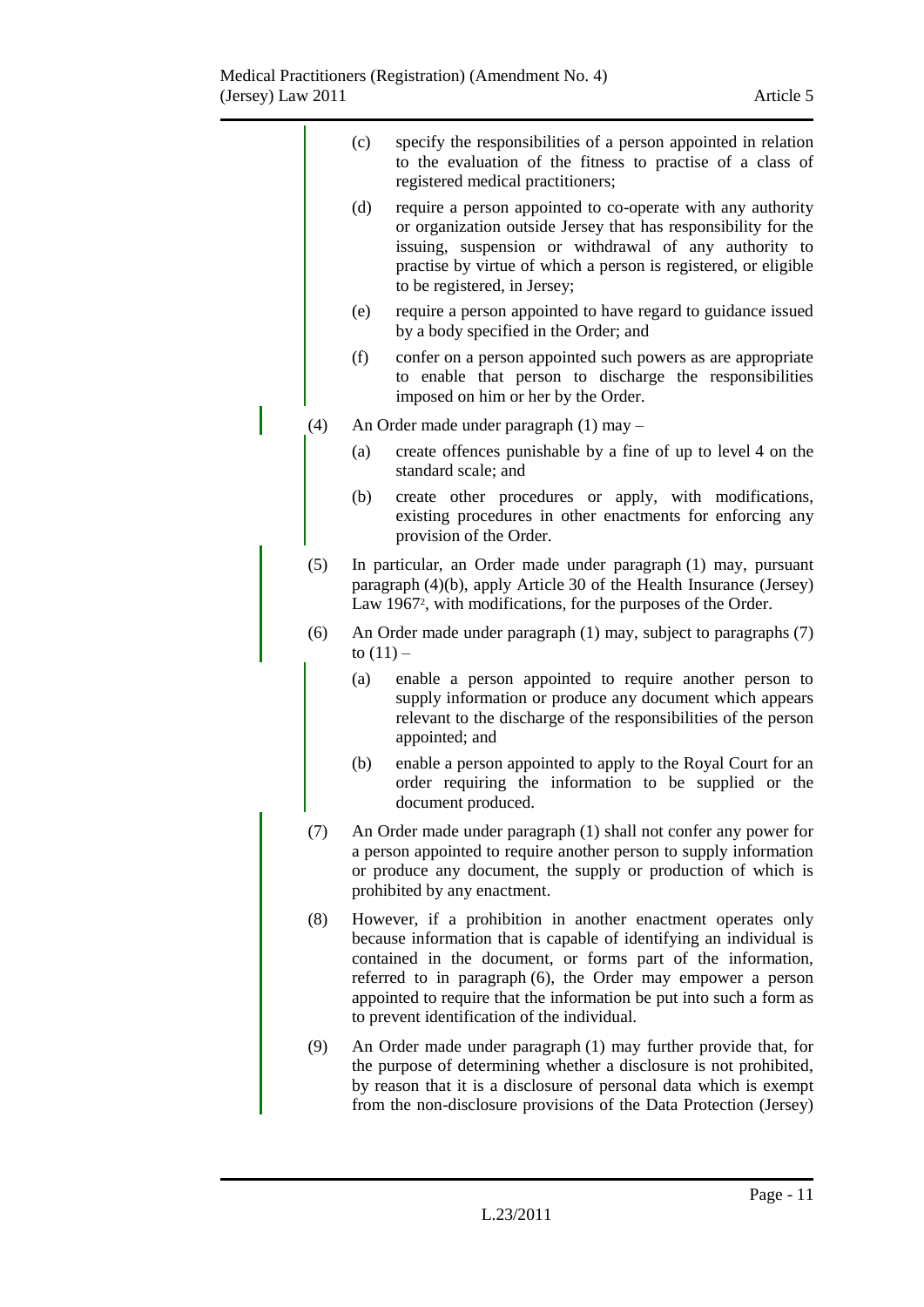Law 2005<sup>3</sup>, by virtue of Article 35(1) of that Law, there shall be an assumption that the disclosure is required by the Order.

- (10) An Order made under paragraph (1) shall not confer any power for a person appointed to require another person to supply information or produce a document that the person could not be compelled to supply or produce in civil proceedings before the Royal Court.
- (11) An Order made under paragraph (1) that confers power for a person appointed to require another person to supply information or produce a document –
	- $(a)$  shall
		- (i) specify the uses to which the information or documents so obtained may be put, and
		- (ii) restrict the persons to whom the information or documents so obtained may be released; and
	- (b) may, subject to sub-paragraph (a), require a person appointed to release the information or documents in such circumstances, for such purposes and to such persons, as are specified in the Order.
- (12) A reference in this Article to a person appointed is a reference to a person appointed for the purposes described in paragraph (3)(b).".

#### <span id="page-11-0"></span>**6 Article 11 amended**

In Article  $11(1)$  of the principal Law for the words "if he or she is duly registered as a provisionally registered medical practitioner in pursuance of section 15 or 21 of the 1983 Act" there shall be substituted the words "if he or she satisfies such requirements and complies with such conditions as may be prescribed for the purposes of this Article".

#### <span id="page-11-1"></span>**7 Article 12A inserted**

After Article 12 of the principal Law there shall be inserted the following Article –

### **"12A Orders**

The Minister may, by Order –

- (a) prescribe any matter that shall or may be prescribed under this Law;
- (b) make provision as to the documents that may be admitted in proceedings under this Law as proof that a person –
	- (i) fulfils the prescribed requirements for registration under Article 5A, or
	- (ii) is permitted to hold himself or herself out as having a specialist title or specialization;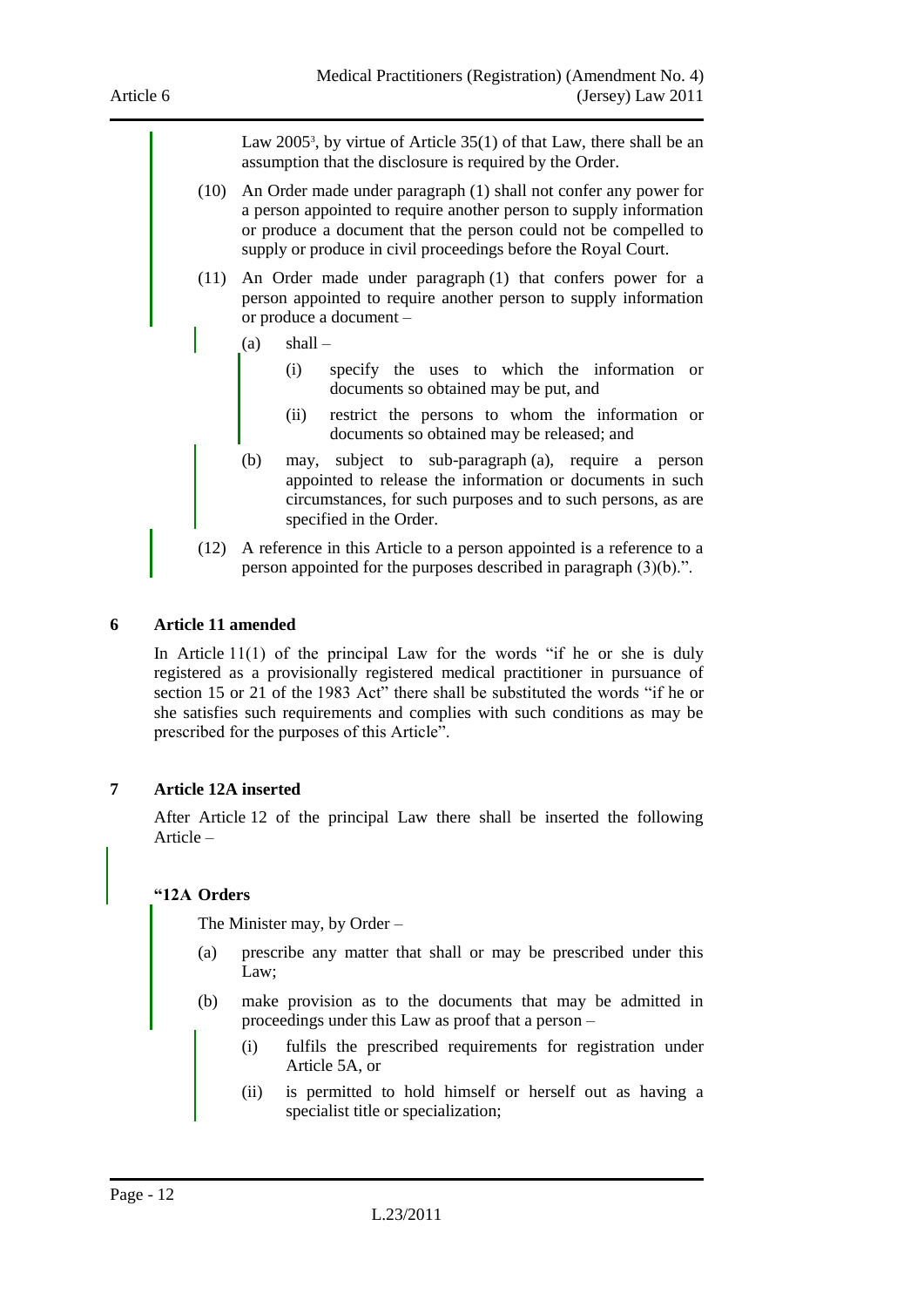- (c) make provision as to the manner in which any notice to be served under this Law shall or may be served; and
- (d) make transitional provisions and savings for the purposes of the commencement of any amendment to this Law.".

### <span id="page-12-0"></span>**8 Citation and commencement**

This Law may be cited as the Medical Practitioners (Registration) (Amendment No. 4) (Jersey) Law 2011 and shall come into force on such day or days as the States may by Act appoint.

## **A.H. HARRIS**

*Deputy Greffier of the States*